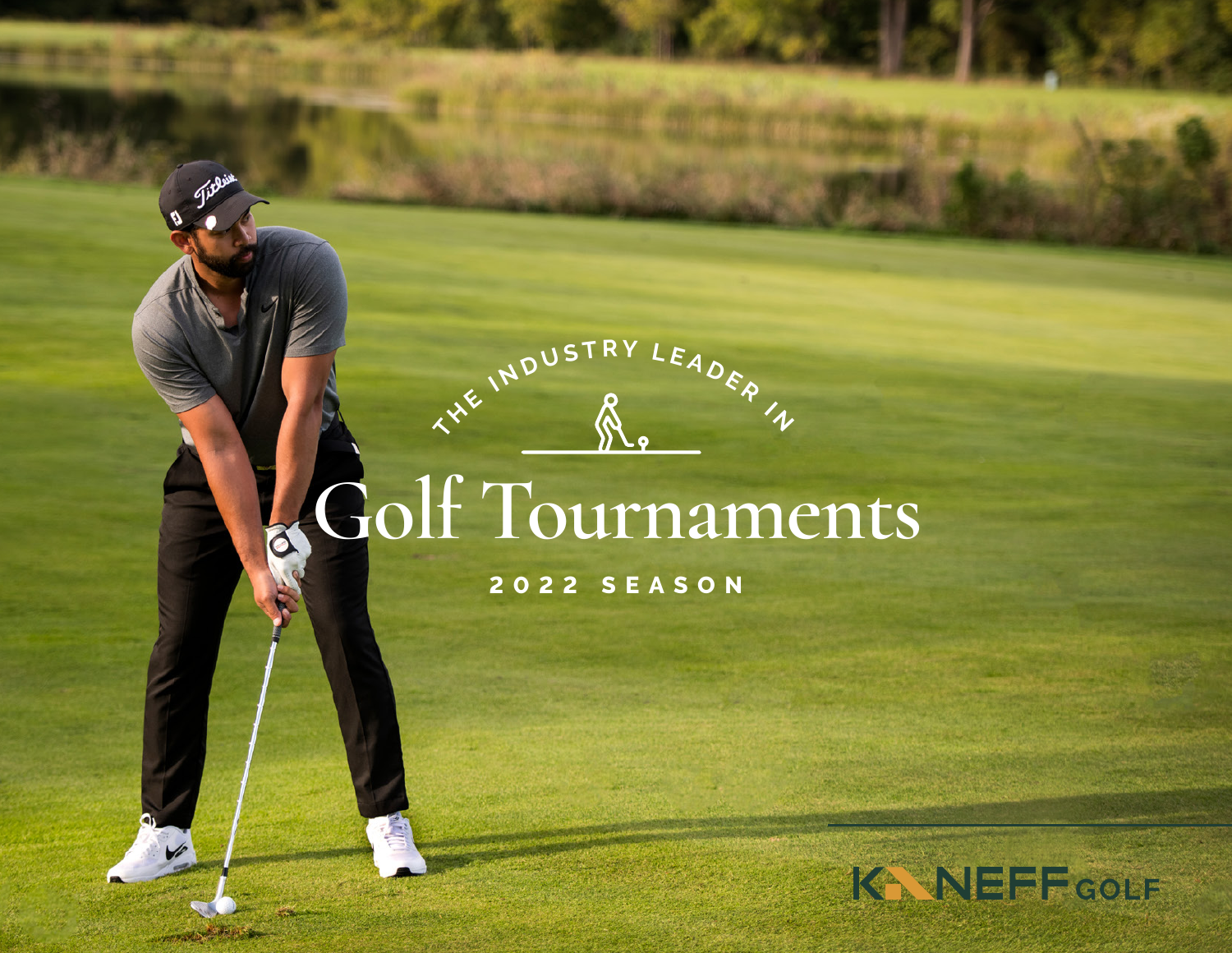

Kaneff Golf was born in 1989 with the development of our world class flagship facility, Lionhead Golf Club & Conference Centre. Since then, we have transformed into an organization spanning six properties across Southern Ontario.

All of us at Kaneff Golf take pride in ensuring that *every one* of our customers enjoys the best all-round golf, dining and service experience at any of our six desirable golf clubs.

Our staff is ready to assist you in making your event unforgettable. *– Your team at Kaneff Golf*

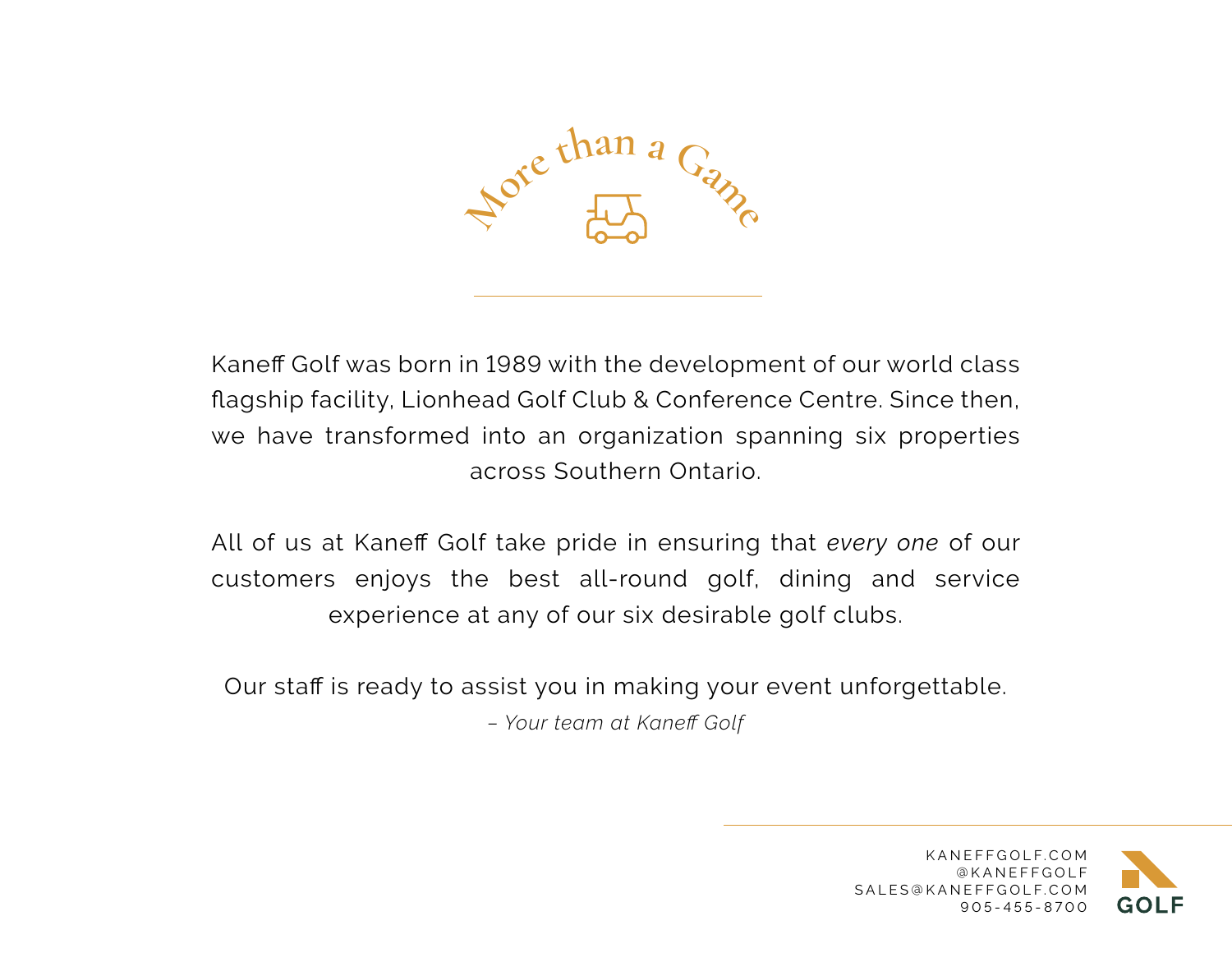





#### **LIONHEAD GOLF & CONFERENCE CENTRE**

Carved into 520 spectacular acres of inspired natural terrain, The Legends and Masters courses at Lionhead are exquisitely designed and impeccably groomed to challenge and excite golfers of all levels.

Blending beautifully with the grand natural splendour of the meadows, ravines, wetlands, forests, rivers, and foliage, Lionhead Golf Club & Conference Centre offer its guests one of Ontario's finest golfing experiences.

#### **CARLISLE GOLF & COUNTRY CLUB**

Carlisle Golf & Country Club is a cozy collection of 27 of the finest and most interesting golf holes in the region. With three nines and multiple tee deck options, Carlisle caters to golfers of all abilities.

Always meticulously groomed and maintained, the golf course is a parkland style layout with rolling greens, tall pine trees, ohio sand bunkers and generous fairways. Entering the golf club you feel almost like you have stepped into a Southern Carolina golf club with its classic pine tree and wooden fence look.

#### **ROYAL ONTARIO GOLF CLUB**

Rolling countryside, nine large ponds, mature trees, both narrow and generous fairways, plus a variety of green sizes combine to make Royal Ontario's design a good test for every aspect of your game. Royal Ontario is built on an exquisite piece of property. As a former home to an Equestrian Centre, the land features large meadows outlined by dense forest.

Designed with the prevailing landscape in mind, holes were strategically placed within open spaces allowing the existing woodlands to naturally frame the fairways and greens.



#### **CENTURY PINES GOLF CLUB**

Century Pines is a mature and picturesque parkland style course, home to majestic Maple, Oak, and Pine trees that fortify and frame its sculpted bentgrass fairways, lush tee decks, and undulating greens. The natural beauty of the forest and wetlands is enhanced by two creeks that meander throughout the course.

Numerous ponds, Ohio Valley sand-filled bunkers, and other natural hazards await errant strokes. Four sets of tee blocks allow a novice golfer to appreciate the generous landing areas, while challenging more accomplished players to execute a variety of shots using every club in the bag.

#### **ROYAL NIAGARA GOLF CLUB**

Nestled between the historic Welland Canal, the beautiful Bruce Trail, and the Niagara Escarpment, Royal Niagara is a stunning course to experience. Extending over 7,000 yards from the back tee deck, the 27 hole layout features sculpted fairways, undulating greens, cavernous bunkers, and an abundance of water.

Host to three impressive 9-hole courses; The Escarpment Course, The Iron Bridge Course, and The Old Canal Course, Royal Niagara is built to the highest championship standards. Each 9 is balanced in terms of length and challenge, resulting in three unique nine hole golf options.



#### **STREETSVILLE GLEN GOLF CLUB**

Established in 1967 and recently redesigned to utilize all of its natural elements, Streetsville Glen offers an urban oasis that will test every club in your bag. Conveniently located on the border of Mississauga & Brampton, it is the perfect place for a quick lunch-time round with peers, or for an active evening with close ones.

Now featuring 12 unique holes: 2 par 5's, 4 par 4's and 6 par 3's. Walking only.



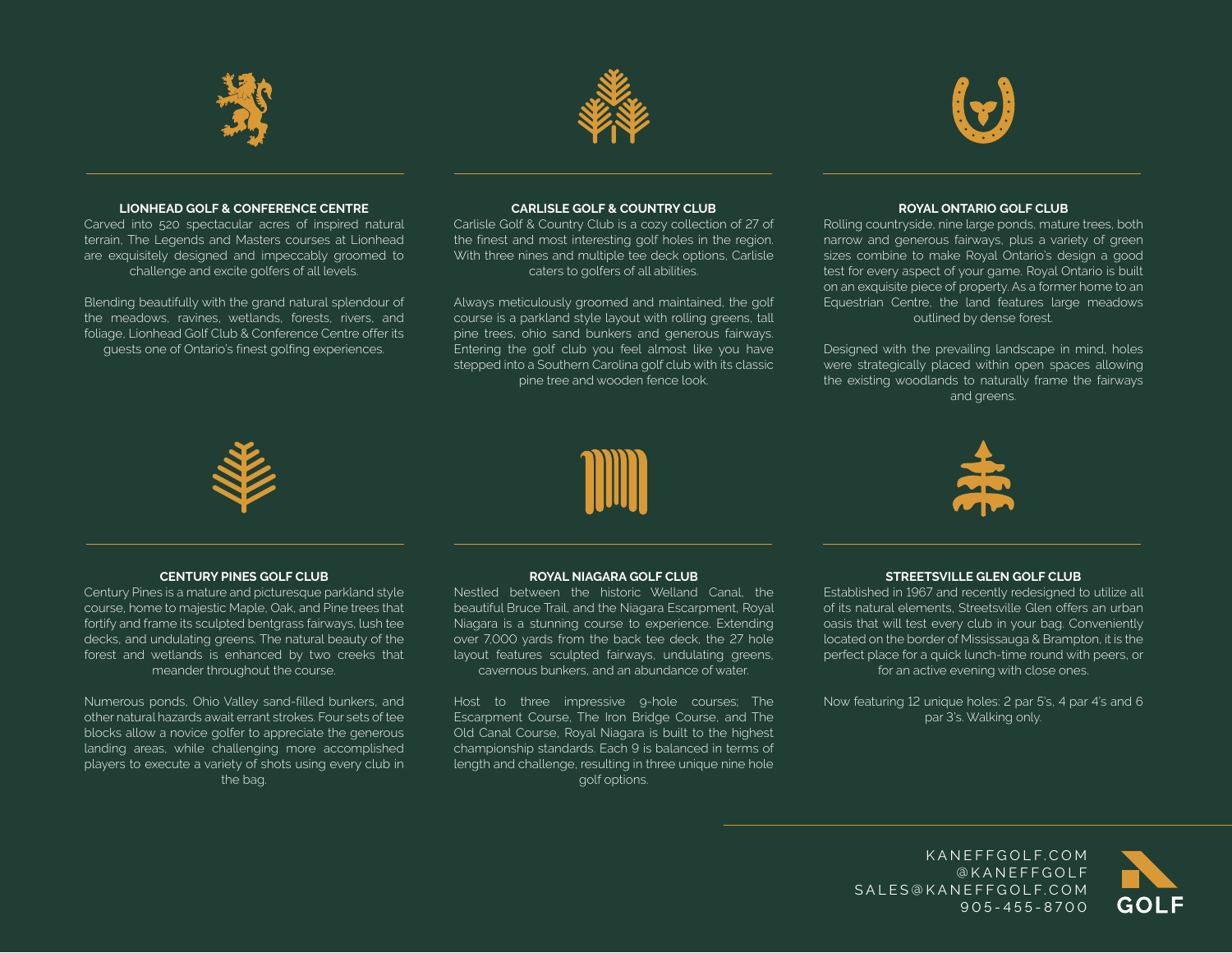# Halfway House<br>or Takeaway *Halfway House or Takeaway*

### GRAB & GO

- Breakfast burrito or peameal and egg sandwich
- Assorted fruit cup
- Coffee or tea
- Bottled water or juice

\$16 *pp*

### LIGHTER FARE

- Yogurt Parfait
- Whole fresh fruit
- Coffee or tea
- Bottled water or Juice

\$15 *pp*



### CROWN **CONTINENTAL**

- Assorted chilled fruit juices (orange, apple, grapefruit and cranberry)
- Assortment of breads and pastries with assorted spreads
- Fresh sliced fruit presentation
- Freshly brewed coffee and selection of teas



### FULL BREAKFAST

*(Minimum 60 people)*

- Assorted chilled fruit juices (orange, apple, grapefruit and cranberry)
- Country fresh scrambled egg au gratin
- Maple smoked bacon
- Sausage links
- Home fried potatoes
- Assortment of breads and pastries with assorted spreads
- Fresh sliced fruit presentation
- Freshly brewed coffee and selection of teas

\$26.50 *pp*



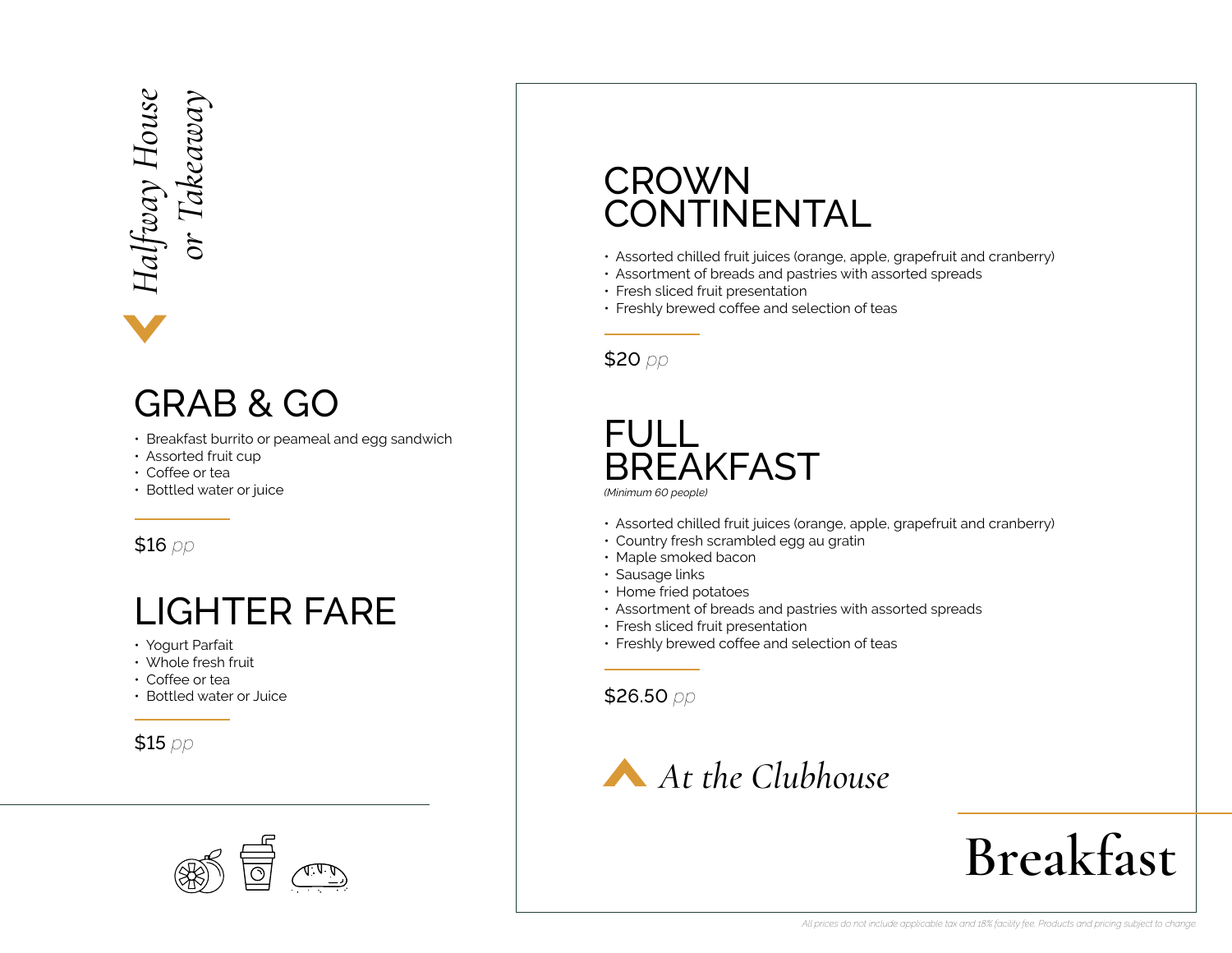

### THE CLASSIC

- Hamburger, hot dog or sausage
- Traditional garnishes
- Assorted kettle and traditional potato chips
- Pop or water

\$15 *pp*

### BOXED LUNCH

- Devilled Egg salad sandwich, classic tuna sandwich or balsamic grilled vegetable wrap
- Home baked cookies
- Piece of whole fruit
- Pop or water

#### \$16 *pp*

- Chicken salad on multigrain ciabatta, shaved roast beef with Canadian swiss on white ciabatta, black forest ham with medium cheddar and Dijon aioli
- Home baked cookies
- Piece of whole fruit
- Pop or water

\$19 *pp*



#### ASSORTED **SANDWICHES** & WRAPS

- Assorted options including shaved deli meats, vegan and vegetarian options on an assortment of buns and wraps
- Mixed green salad with choice of dressings
- Greek pasta salad
- Assorted kettle and traditional potato chips
- Assorted dessert squares
- Individual fruit salad cups
- Pop or water

\$25 *pp*

#### **SIGNATURE SANDWICH** BUFFET

- Pulled pork sandwich with smokey BBQ sauce and cabbage coleslaw
- Shaved roast beef sandwich with horseradish aioli, Swiss cheese and jus
- Chicken parmesan sandwich with marinara sauce and cheese
- Sauteed rapini and garlic with grilled feta & pesto aioli
- Mixed green salad with choice of dressings
- Traditional potato salad
- Assorted kettle and traditional potato chips
- Assorted dessert squares and fresh sliced fruit presentation

### BBQ BUFFET

- Hamburger, Italian sausage, grilled chicken breast
- Traditional garnishes
- Mixed green salad with choice of dressings
- Traditional potato salad
- Assorted kettle and traditional potato chips
- Home baked cookies
- Pop or water

\$25 *pp*

### LUNCH BUFFET

- Selection of buns and loaves with dairy butter
- Mixed green salad with choice of dressings
- Chef's choice of 3 deli-style salads
- Medley of seasonal vegetables
- Assorted dessert squares and fresh sliced fruit presentation
- Freshly brewed coffee and selection of teas
- Choose 1 of the following:
- Italian style roasted pork with tomato basil penne
- Asian style roasted chicken with vegetable fried rice
- Beer braised brisket with garlic roasted potatoes

*Add second protein for \$4 pp*

\$39 *pp*

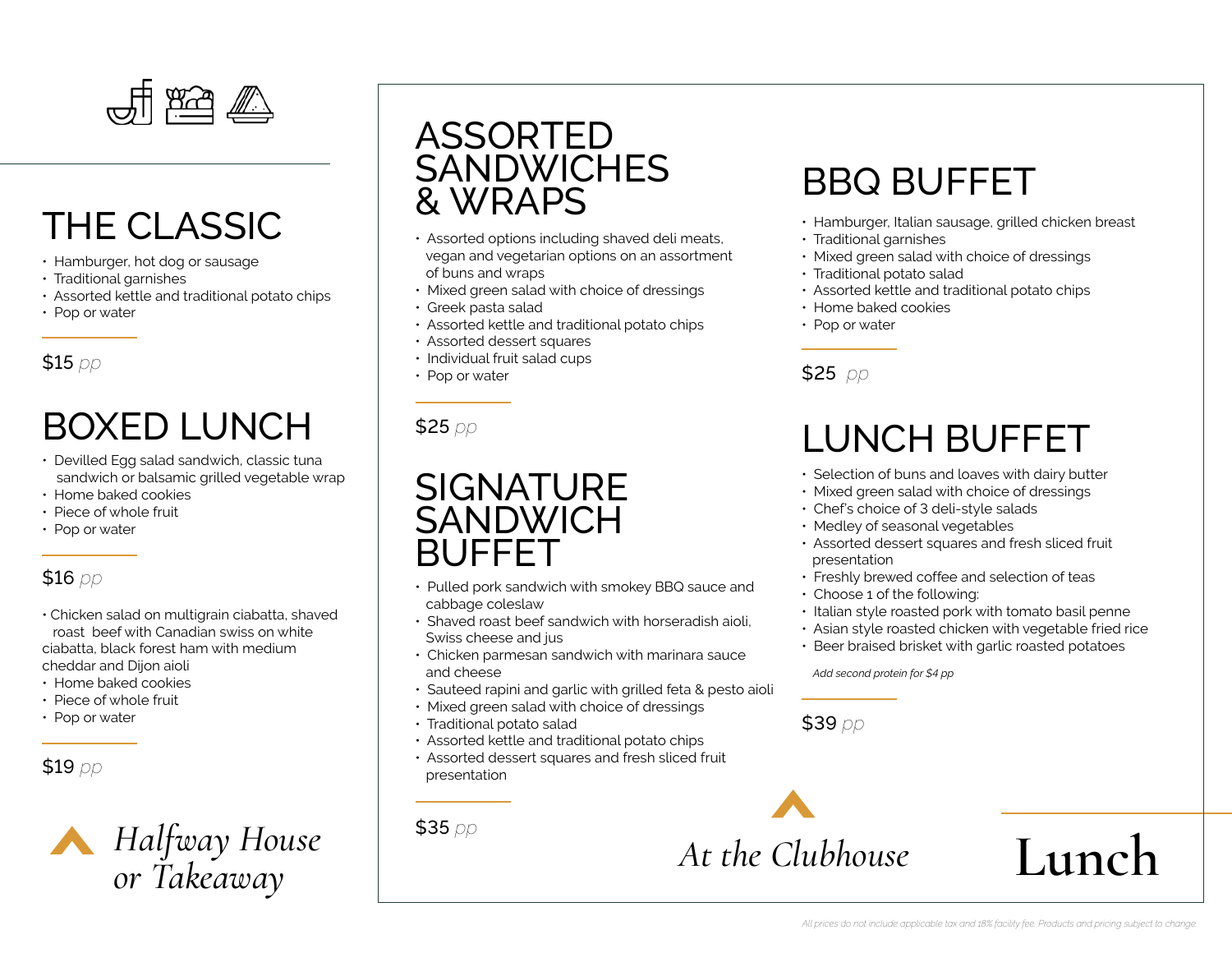### GOURMET BUFFET

- Selection of buns and loaves with dairy butter
- Mixed green salad with choice of dressings
- Chef's choice of 3 deli-style salads
- Garlic roasted potatoes
- Roasted vegetable pasta
- Assorted dessert squares and fresh sliced fruit presentation
- Freshly brewed coffee and selection of teas
- Choose 3 of the following (only 1 beef option):
	- Full side of trout
	- Flank steak
	- Beef raised brisket
	- Lemon thyme chicken
	- BBQ side pork ribs
	- Gourmet Italian sausages with peppers and onions

\$45 *pp*

### PRIME RIB BUFFET

*(Minimum 50 people)*

- Selection of buns and loaves with dairy butter
- Mixed green salad with choice of dressings
- Chef's choice of 3 deli-style salads
- Carved prime rib with au jus and Yorkshire pudding
- Medley of seasonal vegetables
- Garlic roasted potatoes
- Roasted vegetable pasta
- Assorted dessert squares and pastries and
- fresh sliced fruit presentation
- 



### PLATED

#### **Salad**

- *(Served Family Style)*
- Traditional caesar salad, parmesan, bacon, herbed croutons
- Mixed greens with roasted pear, radish, almond and vinaigrette
- Roasted beet, arugula, baby frisée, candied walnuts, orange ginger vinaigrette

#### **Entrée**

All entrées served with chef's complementing starch and seasonal vegetables

*(Choose 2 proteins for all plates. Vegan and vegetarian options available)*

- Beef tenderloin or Shortrib
- Lemon thyme chicken supreme
- Blackened salmon

#### **Dessert**

*(Choose One)*

- Served with freshly brewed coffee and selection of teas
- Chocolate brownie with berry compote and crème anglais
- French lemon curd flan with berry compote and white chocolate drizzle
- New York style cheesecake with extreme chocolate sauce and berry compote
- Warm pecan and cranberry butter tartlet with vanilla bean ice cream

#### \$58 *pp*







### CUISINE DU MARCHÉ

- Caprese salad skewers
- Hummus with grilled pita points
- Bruschetta with garlic crostini
- Grilled polenta fingers with dipping sauce
- Poutine: house-made hand-cut fries with gravy and cheese curds
- Grilled brie and Swiss cheese triangles with smoked jalapeno ketchup
- Meatball sliders with basil and mozzarella
- Grilled chicken baguettes with roasted red pepper and pesto aioli
- Shrimp with chipotle cocktail sauce
- Dessert squares
- Fresh assorted pastries
- Chocolate covered strawberries
- Sliced fresh fruit presentation
- Freshly brewed coffee and selection of teas

#### \$55 *pp*

## \$<sup>57</sup> *pp* **Dinner**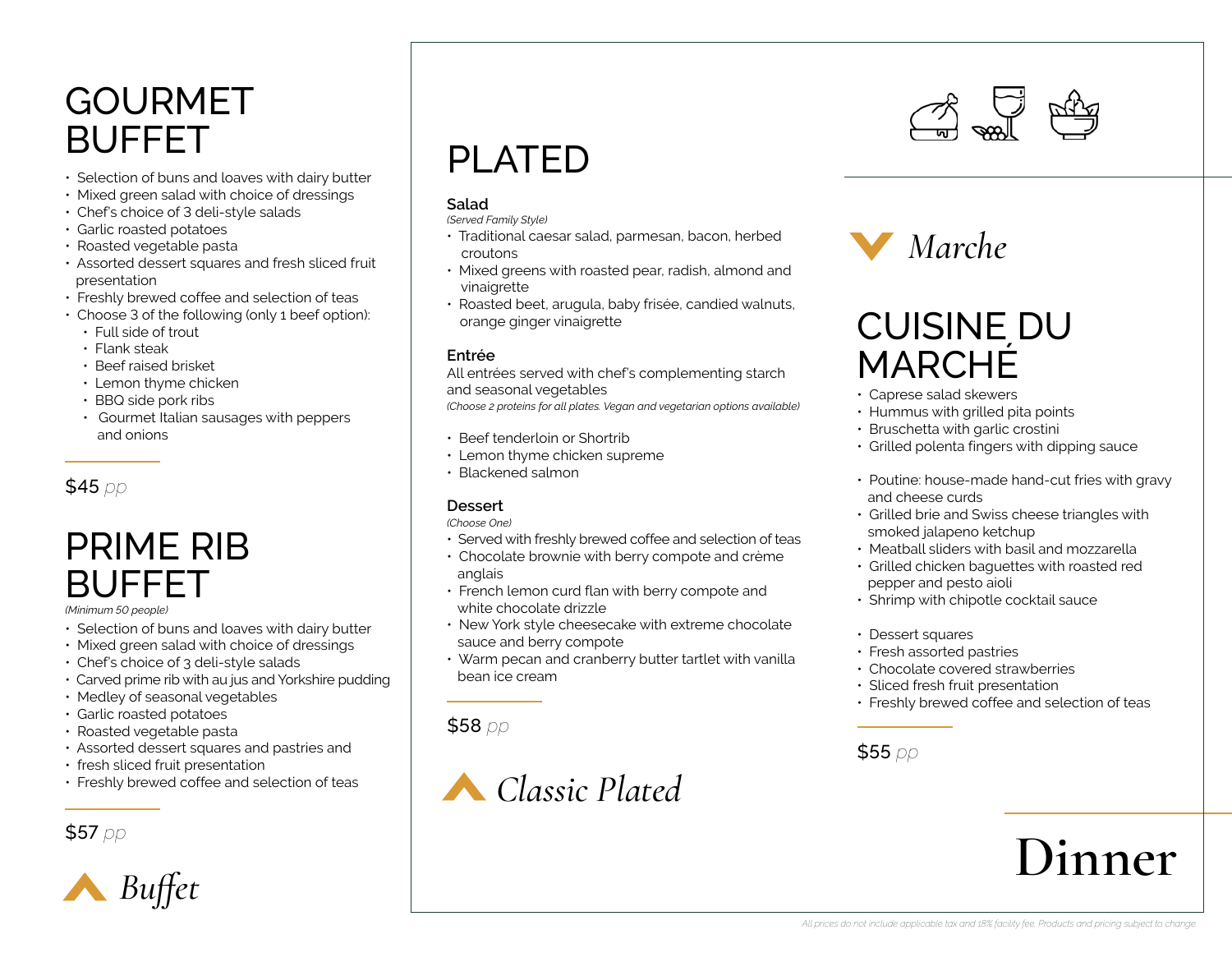### *Contact Us*

KANEFFGOLF.COM @KANEFFGOLF SALES@KANEFFGOLF.COM 905-455-8700